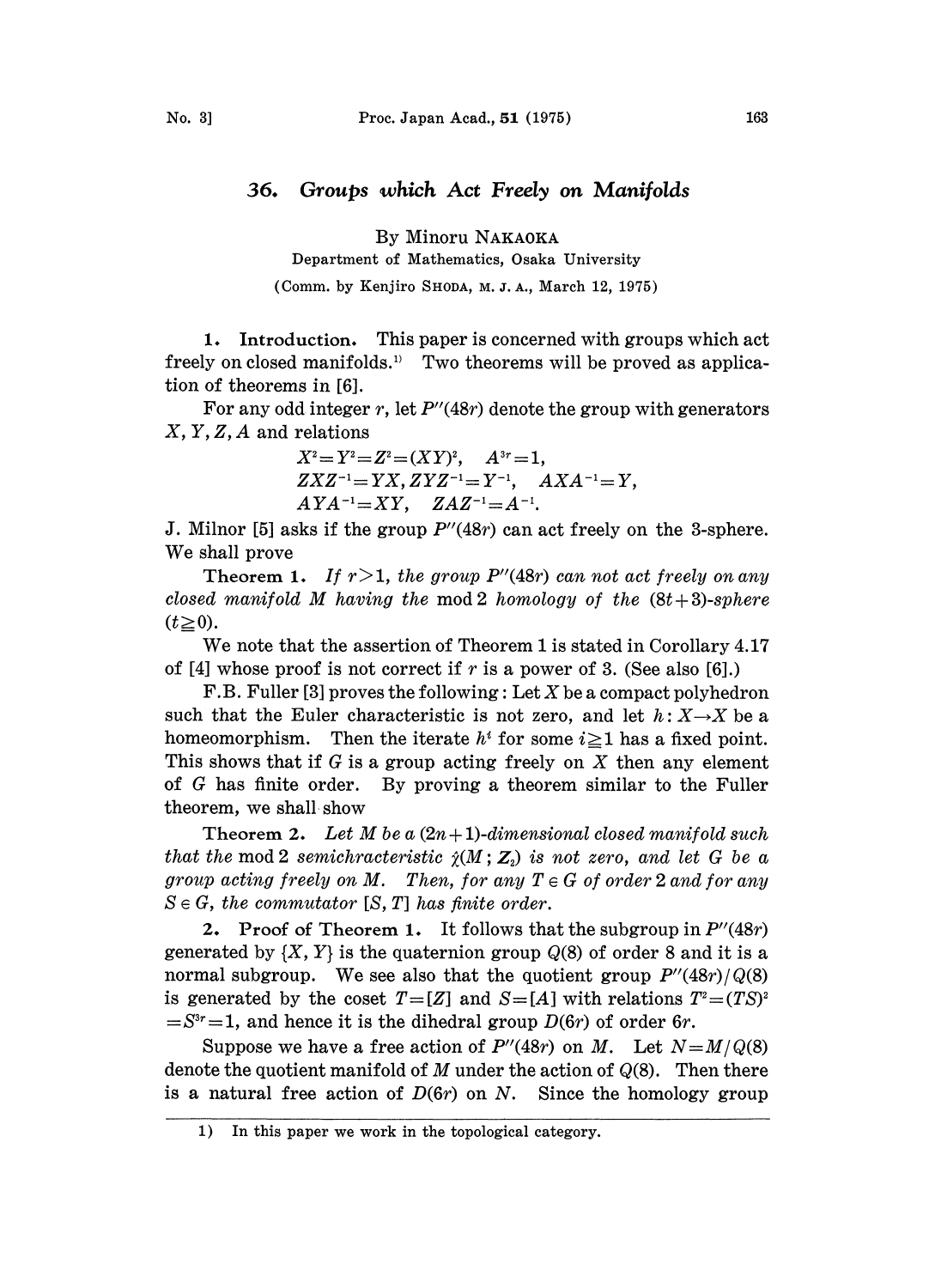## 164 M. NANAOKA [Vol. 51,

 $H_q(M; Z_2)$  is trivial if  $0 < q < 8t+3$ , it follows that  $H_q(N; Z_2)$  is isomorphic with the homology group  $H_q(Q(8); Z_2)$  of the group  $Q(8)$  if  $q < 8t + 3$ . Therefore it holds that

$$
H_q(N; \mathbf{Z}_2) \!=\! \begin{cases}\n\mathbf{Z}_2 & \text{if } q \equiv 0 \text{ or } 3 \bmod 4, \\
\mathbf{Z}_2 \oplus \mathbf{Z}_2 & \text{if } q \equiv 1 \text{ or } 2 \bmod 4\n\end{cases}
$$

if  $0 \leq q \leq 8t + 3$  (see [2], p. 254). Thus the dimension of the vector space  $H_*(N; \mathbb{Z}_2)$  is 2 modulo 4. Under the isomorphism  $H_q(N; \mathbb{Z}_2)$  $\cong H_q(Q(8)\,;\, {\bf Z}_2) \ \ \ (0\leqq q \leqq 8t+3), \ \ \ \text{the\ \ \ homomorphism \ \ } S_*: H_q(N\,;\, {\bf Z}_2) \ \rightarrow H_q(N\,;\, {\bf Z}_2) \ \ \ \text{corresponds \ \ \ to\ \ \ the\ \ \ homomorphism \ \ } \ \sigma_*: H_q(Q(8)\,;\, {\bf Z}_2)$  $\cong H_q(Q(8); \mathbb{Z}_2)$   $(0 \leq q \leq 8t+3)$ , the homomorphism  $S_* : H_q(N; \mathbb{Z}_2)$  $\rightarrow H_q(Q(8); Z_2)$ , where  $\sigma: Q(8) \rightarrow Q(8)$  is a homomorphism given by  $\sigma(U) = AUA^{-1}$  (U  $\in Q(8)$ ). Since  $A^3XA^{-3} = X$  and  $A^3YA^{-3} = Y$ , we have  $S^3_{\ast}$  = id. Thus it follows from iii) of Theorem (6.1) in [6]<sup>23</sup> that

$$
S^3T = TS^3, \quad \text{i.e.} \quad TS^3T^{-1} = S^3.
$$

On the other hand, since  $T^2 = (TS)^2$  we have  $TS^3T^{-1} = S^{-3}$ . Consequently  $S^* = 1$ . Since  $S^{3r} = 1$  with odd r, we get  $S^3 = 1$ . This contradicts that  $r>1$ , and completes the proof.

3. Lefschetz numbers of the iterates of an automorphism. The following proposition is proved in [1] more generally.

**Proposition 1.** Let K be a field, and let  $E = \{E_q\}_{q \ge 0}$  be a graded vector space over  $K$  such that the dimension of  $E$  is finite. Assume that the Euler characteristic  $\chi(E) = \sum_{\alpha} (-1)^{\alpha} \dim E_{q}$  taken as an element of K is not zero. Then, for any automorphism  $\phi = {\phi_q}_{q\geq 0} : E \to E$ of degree O, there is a positive integer <sup>i</sup> such that the Lefschetz number  $L(\phi^i) \!=\! \sum\limits_q\,(-1)^q\,\mathrm{tr}\,\phi^i_q \!\in K$ 

is not zero.

**Proof.** We denote by  $K[[x]]$  the ring consisting of all the formal power series  $s(x) = \sum_{i=0} a_i x^i$   $(a_i \in K)$ . For an invertible element  $s(x) \in K[[x]]$ , let  $D(s(x)) \in K[[x]]$  denote the logarithmic derivative  $s'(x)s(x)^{-1}$ . For an element  $s(x) \in K[[x]]$  of the form

$$
s(x) = \left(\sum_{i=0}^{n-1} a_i x^i\right) \left(\sum_{i=0}^{n} b_i x^i\right)^{-1} \qquad (b_0, b_n \neq 0),
$$

we define the conjugate  $s^*(x) \in K[[x]]$  by

$$
s^{*}(x) = \left(\sum_{i=0}^{n-1} a_{i} x^{n-i-1}\right) \left(\sum_{i=0}^{n} b_{i} x^{n-i}\right)^{-1}.
$$

Let  $w_q(x)$  denote the characteristic polynomial of the automorphism  $\phi_q: E_q \to E_q$ . Since  $w_q(x)$  is invertible in K[[x]], we put

$$
w(x) = (\prod_{q} w_{2q}(x)) (\prod_{q} w_{2q+1}(x))^{-1} \in K[[x]].
$$

We put also

<sup>2)</sup> The theorems in [6] are proved for smooth group actions on smooth manifolds. However it can be proved that they hold for topological group actions on topological manifolds.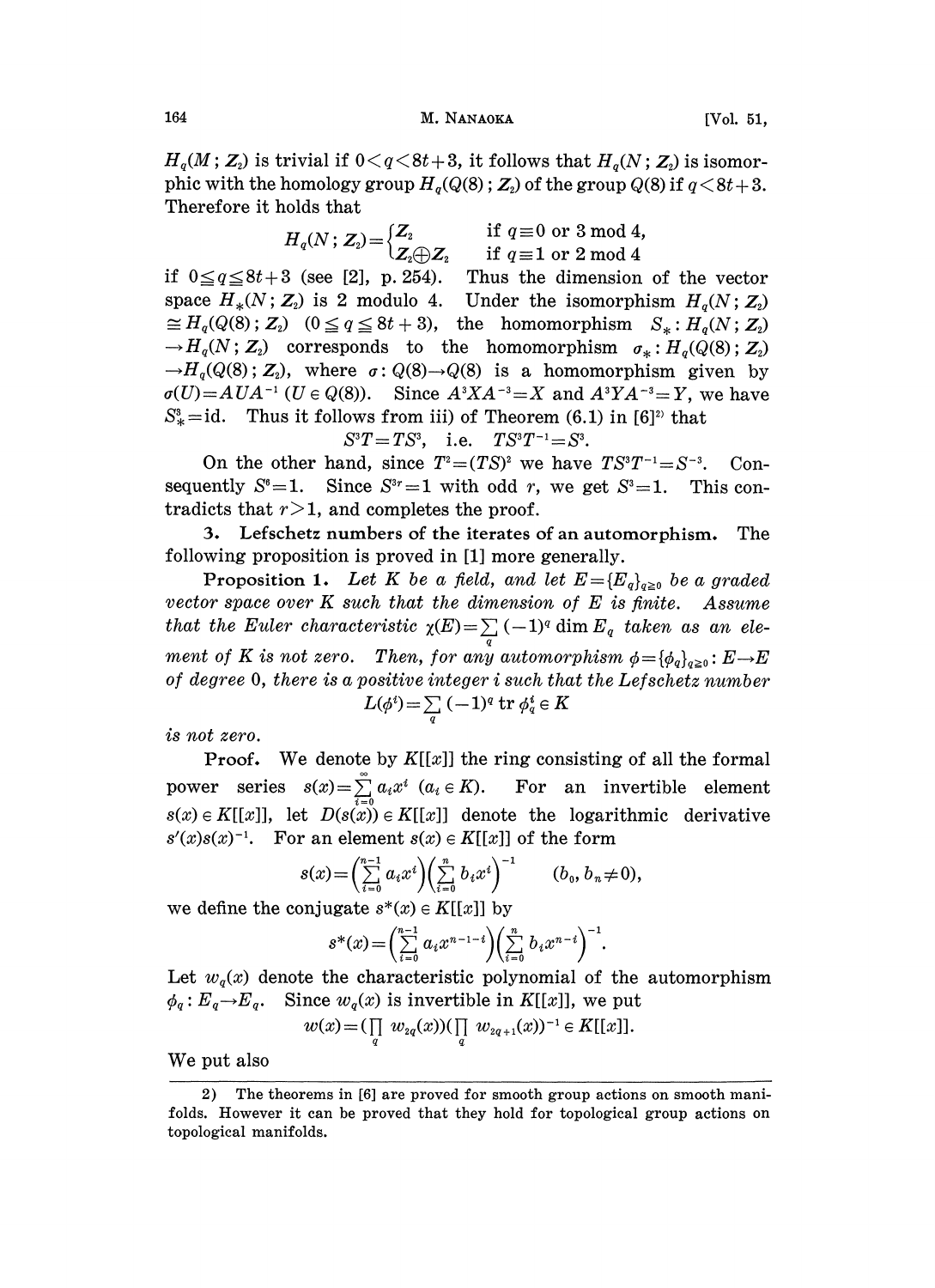$$
L_{\phi}(x) = \sum_{i=0}^{\infty} L(\phi^i) x^i \in K[[x]].
$$

Then, working on the algebraic closure of  $K$ , it can be proved by computation that

(3.1)  $L_a(x)$  is the conjugate of  $D(w(x))$ 

(see Theorem 1 of [1]). This shows that  $L_{\phi}(x)$  admits a representation of the form

$$
L_{\phi}(x) = u(x)v(x)^{-1},
$$

where  $u(x)$  and  $v(x)$  are relatively prime polynomials with deg  $u(x)$  $\langle \deg v(x) \text{ if } u(x) \neq 0. \text{ Since } \chi(E) \neq 0, \text{ we have } \deg v(x) > 0. \text{ Therefore}$  $L(\phi^i) \neq 0$  for some  $i \geq 1$ , and the proof is completed.

4.  $\hat{L}(f, g; K)$ . Let K be a fixed field. Let  $M_1, M_2$  be K-oriented closed manifolds having the same dimension  $m$ . For continuous maps  $f, g: M \rightarrow M<sub>2</sub>$ , we consider the induced homomorphism  $f^*: H^*(M_2; K)$  $\rightarrow$  H<sup>\*</sup>(M<sub>1</sub>; K) and the Gysin homomorphism  $g_1: H^*(M_1; K) \rightarrow H^*(M_2; K)$ for cohomology. An element  $L(f, g; K) \in K$  given by

$$
L(f,g\,;\,K)\!=\!\textstyle\sum\limits_{q=0}^{m}\,(-1)^q\,\mathrm{tr}\,(g_!f^*|H^q(M_{_2};\,K))
$$

is called the Lefschetz number of  $(f, g)$  (see [7]). If  $M_1=M_2=M$ , the number  $L(f, id; K)$  is

$$
L(f; K) = \sum_{q=0}^{m} (-1)^q \operatorname{tr} (f^* | H^q(M; K)),
$$

the usual Lefschetz number of f.

If  $m=2n+1$ , we consider also an element  $\hat{L}(f, g; K) \in K$  given by

$$
\hat{L}(f,g; K) = \sum_{q=0}^{n} (-1)^q \operatorname{tr} (g_1 f^* | H^q(M_2; K)).
$$

If  $M_1=M_2=M$  we write  $\hat{L}(f;K)$  for  $\hat{L}(f, id;K)$ :

$$
\hat{L}(f; K) = \sum_{q=0}^{n} (-1)^q \operatorname{tr} (f^* | H^q(M; K)).
$$

We note that

$$
\hat{L}(id; \mathbf{Z}_{2})\!=\!\textstyle\sum\limits_{q=0}^{n}\left(-1\right)^{q}\dim H^{q}(M; \mathbf{Z}_{2})\ \mathrm{mod}\ 2
$$

is the mod 2 semicharacteristic  $\hat{\chi}(M; Z_2)$  of M.

It is easily seen that

$$
{\rm tr}\; (g_!f^* \,|\, H^{2n+1-q}(M_{_2}\,;\,K))\!=\!{\rm tr}\;(f_!g^*\,|\, H^q(M_{_2}\,;\,K)).
$$

Therefore the following relation holds:

(4.1)  $\hat{L}(f, g; K) - \hat{L}(g, f; K) = L(f, g; K).$ 

In particular,  $\hat{L}(f, g; K) = \hat{L}(g, f; K)$  if and only if  $L(f, g; K) = 0$ . A simple computation gives

Proposition 2. Let  $\{\alpha_1, \alpha_2, \cdots, \alpha_s\}$  and  $\{\alpha'_1, \alpha'_2, \cdots, \alpha'_s\}$  be homogeneous bases for the vector spaces  $\overset{n}{\underset{q=0}{\oplus}}\;H^q(M_z\,;K)$  and  $\overset{n}{\underset{q=0}{\oplus}}\;H^{2n+1-q}(M_z\,;K)$ **Proposition 2.** Let  $\{\alpha_1, \alpha_2, \cdots, \alpha_s\}$  and<br>neous bases for the vector spaces  $\bigoplus_{q=0}^n H^q(M_2)$ ;<br>such that  $\langle \alpha_i \alpha_j, [M_2] \rangle = \delta_{ij}$ . Then we have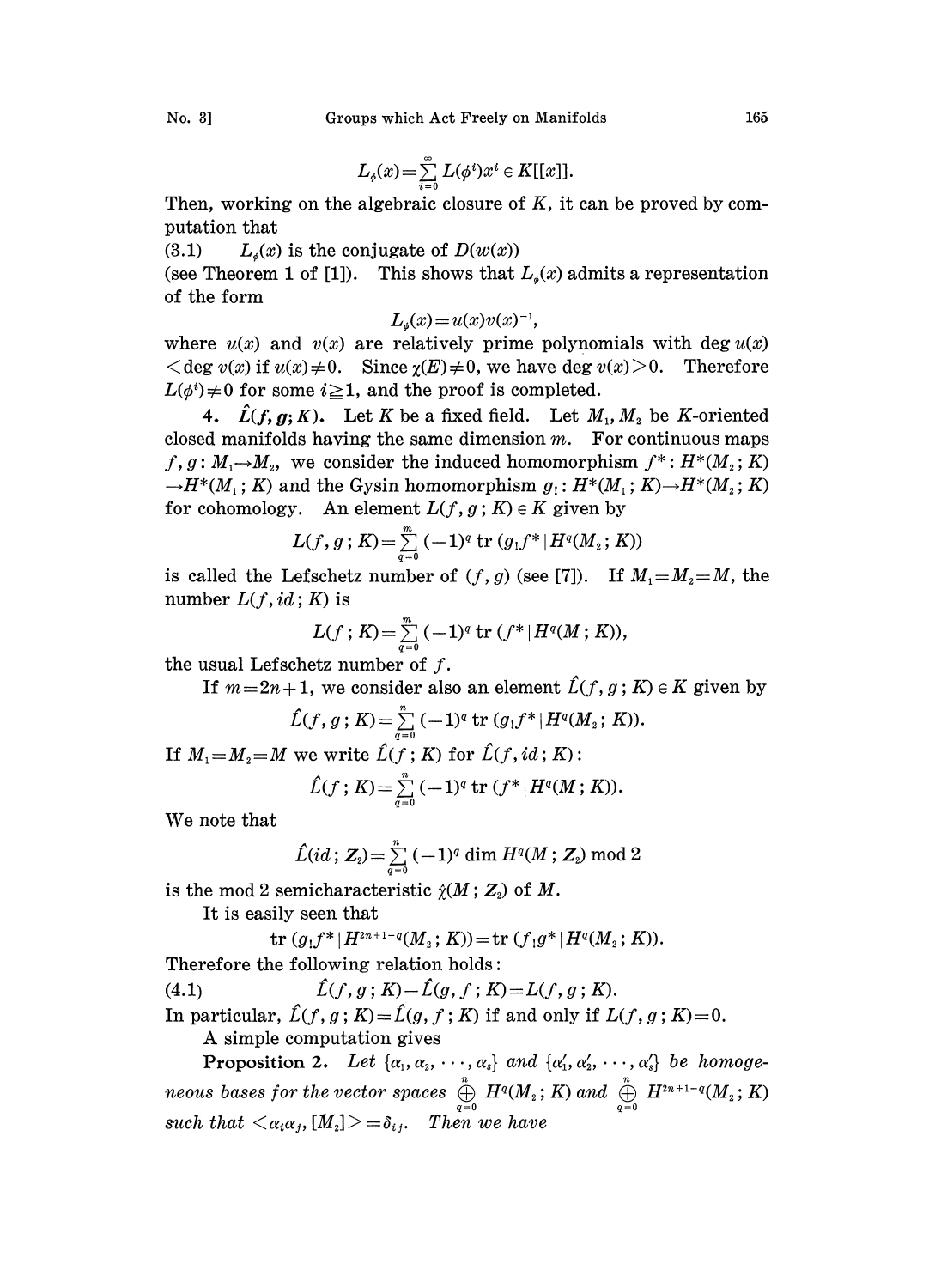166 M. NANAOKA [Vo]. 51,

$$
\hat{L}(f,g\,;K)\!=\!\sum_{i=1}^s\,(-1)^{\deg\alpha_i}\!\!<\!(f^*\alpha_i)(g^*\alpha_i'),[M_1]\!>.
$$

Here  $[M_i]$  denotes the fundamental class of  $M_i$ .

The following corollaries are immediate.

Corollary 1. Let  $M_0$  be a K-oriented closed manifold of dimension  $2n+1$ , and let  $h: M_0 \rightarrow M_1$  be a continuous map. Then we have

 $\hat{L}(fh, gh; K) = (\text{deg } h)\hat{L}(f, g; K).$ 

Corollary 2. Let  $T_i$ :  $M_i \rightarrow M_i$  (i=1, 2) be an orientation preserving involution, and  $f : M_1 \rightarrow M_2$  be a continuous map. Then we have  $\hat{L}(fT_1, T_2f; K)= \hat{L}(T_2f, fT_1; K).$ 

5. Proof of Theorem 2. For  $i=1, 2$ , let  $M_i$  be a  $(2n+1)$ -dimensional closed manifold on which a free involution  $T_i$  is given. For a continuous map  $f: M_1 \rightarrow M_2$ , the author defined in [6] a number  $\hat{\chi}(f) \in Z_2$ called the equivariant Lefschetz number of  $f$ . It follows from Proposition 2 and its corollaries that

$$
\hat{\chi}(f) = \hat{L}(fT_1, T_2f ; Z_2) = \hat{L}(T_2f, fT_1; Z_2)
$$

and if  $f$  is a homeomorphism

$$
\hat{\chi}(f) = \hat{L}(f T_1 f^{-1} T_2^{-1}; Z_2) = \hat{L}(T_2 f T_1^{-1} f^{-1}; Z_2).
$$
  
rem 5.3 of [6]<sup>3</sup> we have

Thus, by Theorem  $5.3$  of  $[6]$ <sup>3)</sup> we have

Proposition 3. If  $f: M_1 \rightarrow M_2$  is a continuous map such that  $\hat{L}(fT_1, T_2f; Z_2) \neq 0$ , the map  $fT_1$  and  $T_2f$  has a coincidence. In particular, if  $f: M_1 \rightarrow M_2$  is a homeomorphism such that  $\hat{L}(fT_1f^{-1}T_2^{-1}; Z_2) \neq 0$ , the homeomorphism  $fT_1f^{-1}T_2^{-1}$  has a fixed point.

We shall now prove the following theorem from which Theorem <sup>2</sup> follows immediately.

**Theorem 3.** Let M be a  $(2n+1)$ -dimensional closed manifold, and  $T: M \rightarrow M$  be a free involution. Let  $h: M \rightarrow M$  be a homeomorphism. Then, if the mod 2 semicharacteristic  $\hat{\chi}(M; Z_2)$  is not zero, there is a positive integer i such that  $(hTh^{-1}T^{-1})^i$ :  $M \rightarrow M$  has a fixed point.

Proof. Define a graded vector space  $E = {E_q}_{q \ge 0}$  over  $Z_2$  by<br>  $F = {H^q(M; Z_2) \text{ if } 0 \le q \le n,}$ 

$$
E_q = \begin{cases} H^q(M; Z_2) & \text{if } 0 \leq q \leq n, \\ 0 & \text{if } q > n. \end{cases}
$$

Put  $g=hTh^{-1}T^{-1}: M \rightarrow M$ . Then  $g^*: H^*(M; Z_2) \rightarrow H^*(M; Z_2)$  defines an automorphism  $\phi: E \to E$  of degree 0. We have  $\chi(E) = \hat{\chi}(M; Z_2) \neq 0$ . Therefore, in virtue of Proposition 1, there is a positive integer  $i$  such that  $L(\phi^i) = \hat{L}(g^i; Z_i) \neq 0$ . We have  $g^i = fTf^{-1}T^{-1}$ , where  $f = g^{(i-1)/2}h$  for odd *i* and  $f=g^{t/2}T$  for even *i*. Therefore it follows from Proposition 3 that  $g^i$  has a fixed point. This completes the proof.

3) See the footnote 2).